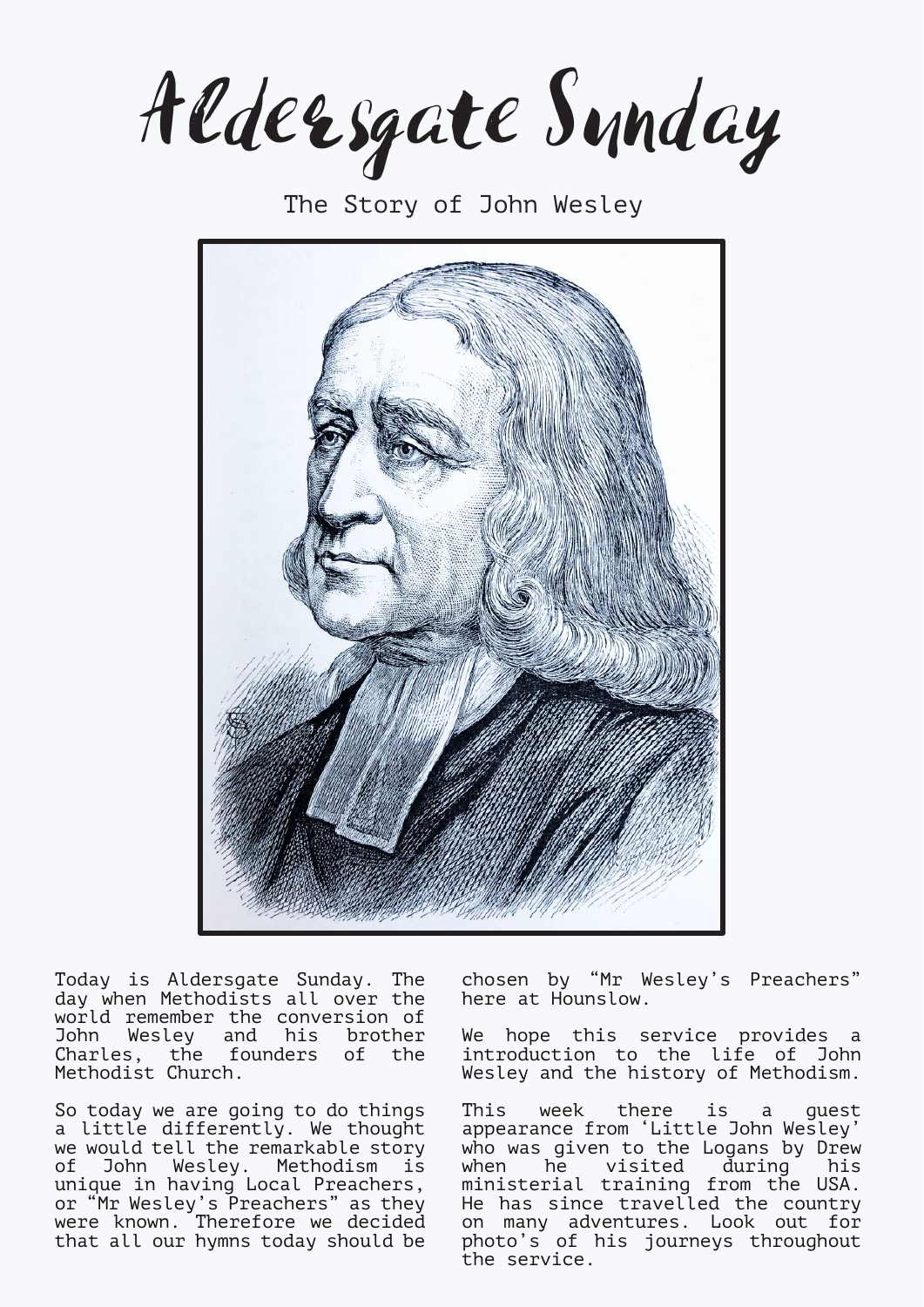Something to still yourself

'When it's All Been Said and Done' by Robin Marks

<https://youtu.be/1llIIhBMCjU>

Hymn

**Chosen by Rajie. 'This was Charles Wesley's hymn written especially for Ascension Day.'**

**Singing the Faith 300**

[https://youtu.be/7b\\_ODz\\_jgTs](https://youtu.be/7b_ODz_jgTs)

Hail the day that sees him rise, Alleluia! ravished from our wistful eyes! Alleluia! Christ, awhile to mortals given, Alleluia! reascends his native heaven: Alleluia!

There the glorious triumph waits: Alleluia! lift your heads, eternal gates; Alleluia! wide unfold the radiant scene; Alleluia! take the King of Glory in! Alleluia!

Him though highest heaven receives, Alleluia! still he loves the earth he leaves; Alleluia! though returning to his throne, Alleluia! still he calls the world his own: Alleluia!

See! He lifts his hands above; Alleluia! see! He shows the prints of love; Alleluia! hark! His gracious lips bestow Alleluia! blessings on his Church below: Alleluia!

Master, parted from our sight, Alleluia!

high above the azure height, Alleluia! grant our hearts to you may rise, Alleluia! you beyond the skies: Alleluia! Cast ourselves before your throne, Alleluia! here our heaven of heavens to own, Alleluia!<br>there we shall with you remain. Alleluia!<br>partners of your endless reign: Alleluia!

Charles Wesley (1707–1788)



First Story

'A Brand Plucked from the Burning'

John (Logan) tells the story of John Wesleys childhood and the disaster that would set him on his path.

Watch here: [https://](https://www.hounslowmethodist.org.uk/sermons/aldersgate-sunday/) [www.hounslowmethodist.org.uk/](https://www.hounslowmethodist.org.uk/sermons/aldersgate-sunday/) [sermons/aldersgate-sunday/](https://www.hounslowmethodist.org.uk/sermons/aldersgate-sunday/)

A text version is also available.

Susanna Wesleys Apron Prayer

Help me, Lord, to remember that religion.....is not to be confined to the church, or closet, nor exercised only in prayer and meditation, but that everywhere I am in thypresence. So may my every word and action have a moral content. May all the happenings of my life prove usefl to me. May all things instruct me and afford me an opportunity .....of exercising some virtue..... and daily learning and growing toward thy likeness. Amen.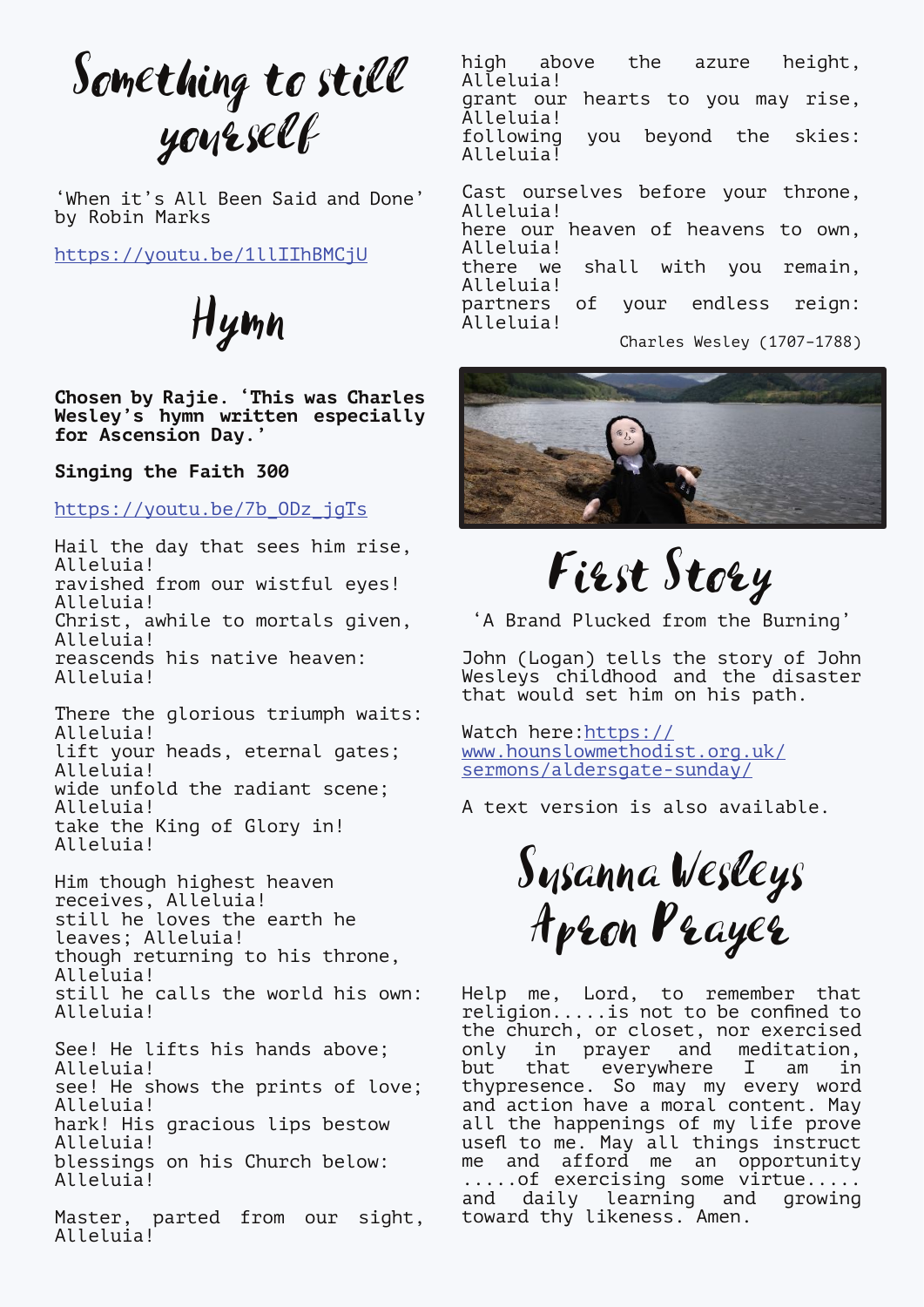## Hymn

**Chosen by Heflin - 'This is one of my favourite Charles Wesley's hymn. It reminds me that I cannot do anything without grace and mercy of our Lord Jesus Christ, my whole life is not enough to praise about His peace and blessings upon my life. He is my gracious Master and the wordings of hymn is so assuring to my daily life.'**

**Singing the Faith 364**

<https://youtu.be/X-dEfvz6Vms>

O for a thousand tongues to sing my great Redeemer's praise, the glories of my God and King, the triumphs of his grace!

My gracious Master and my God, assist me to proclaim, to spread through all the earth abroad the honours of your name.

Jesus — the name that charms our fears, that bids our sorrows cease; 'tis music in the sinner's ears, 'tis life, and health, and peace.

He breaks the power of cancelled sin, he sets the prisoner free; his blood can make the foulest clean, his blood availed for me.

He speaks; and, listening to his voice, new life the dead receive; the mournful, broken hearts rejoice; the humble poor believe.

See all your sins on Jesus laid: the Lamb of God was slain; his soul was once an offering made that all may heaven gain.

In Christ, our Head, you then shall know, shall feel, your sins forgiven, anticipate your heaven below, and own that love is heaven.

Charles Wesley (1707–1788)

Second Story

'A Heart Strangely Warmed'

John Wesley's story continues in Oxford with 'The Holy Club' and then the lessons of the Moravians on the stormy seas.

Watch here:[https://](https://www.hounslowmethodist.org.uk/sermons/aldersgate-sunday/) [www.hounslowmethodist.org.uk/](https://www.hounslowmethodist.org.uk/sermons/aldersgate-sunday/) [sermons/aldersgate-sunday/](https://www.hounslowmethodist.org.uk/sermons/aldersgate-sunday/)

A text version is also available.



The Covenant Prayer

**This prayer has been the prayer of Methodists since John Wesley himself.**

**Take time to reflect on this beautiful version in song:**

[https://youtu.be/F3\\_TjhpK5OY](https://youtu.be/F3_TjhpK5OY)

I am no longer my own but yours. Put me to what you will, rank me with whom you will; put me to doing, put me to suffering; let me be employed for you, or laid aside for you, exalted for you, or brought low for you; let me be full, let me be empty, let me have all things, let me have nothing: I freely and wholeheartedly yield all things to your pleasure and disposal.

And now, glorious and blessed God, Father, Son and Holy Spirit, And the covenant now made on earth, let it be ratified in heaven.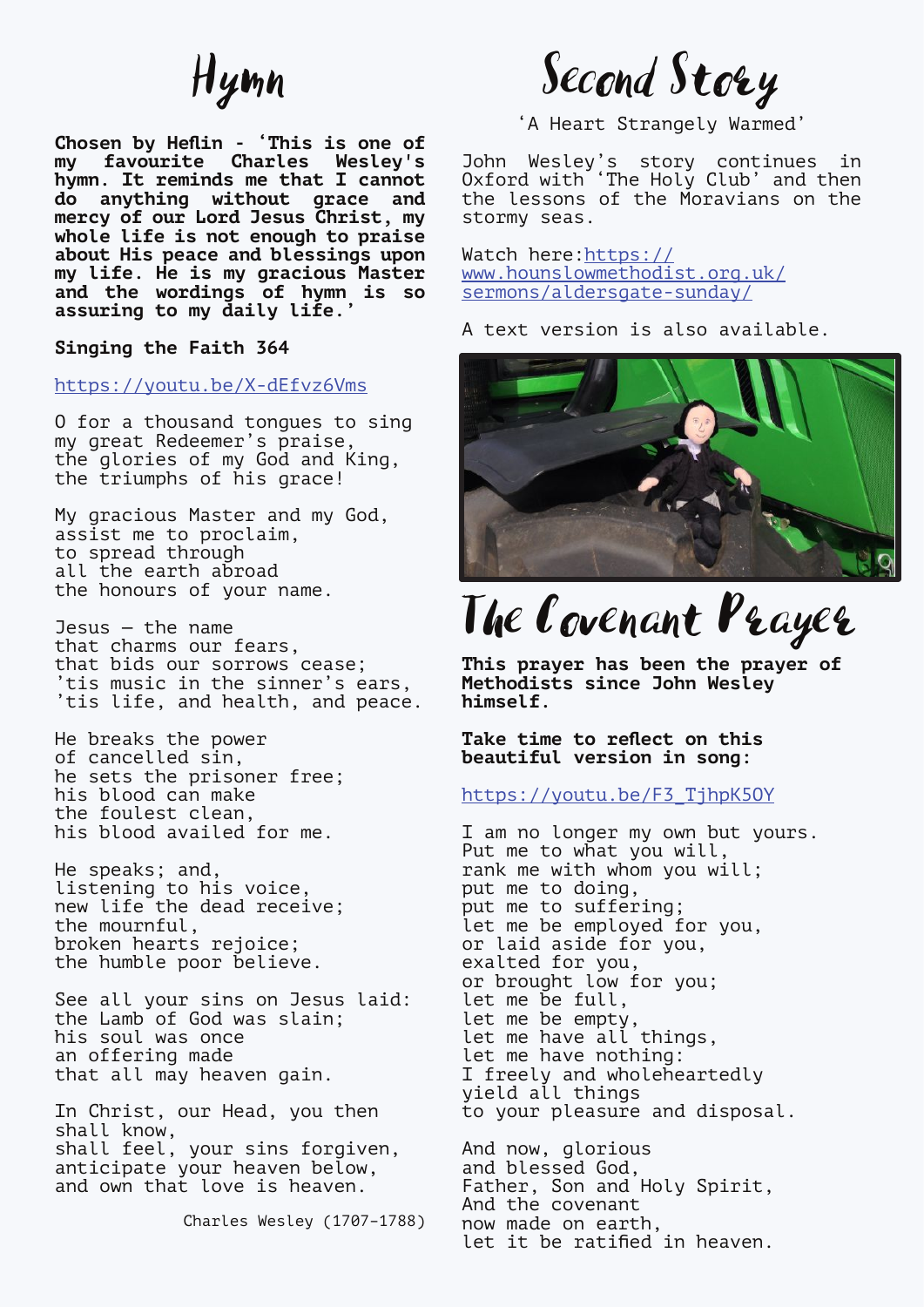

Third Story

'The World is my Parish'

John Wesleys story continues in Oxford with 'The Holy Club' and then the lessons of the Moravians on the stormy seas.

Watch here: [https://](https://www.hounslowmethodist.org.uk/sermons/aldersgate-sunday/) [www.hounslowmethodist.org.uk/](https://www.hounslowmethodist.org.uk/sermons/aldersgate-sunday/) [sermons/aldersgate-sunday/](https://www.hounslowmethodist.org.uk/sermons/aldersgate-sunday/)

A text version is also available.

Hymn

**Chosen by Adam - 'This hymn affirms my calling to the ministry. Reminds me and encourages me to be keep fervent in prayer especially these difficult times'**

**Singing the Faith 658**

<https://youtu.be/8w-m4JlKjy4>

A charge to keep I have: a God to glorify; a never-dying soul to save, and fit it for the sky;

To serve the present age, my calling to fulfil; O may it all my powers engage to do my Master's will!

Arm me with jealous care, as in your sight to live; and O your servant, Lord, prepare a strict account to give!

Help me to watch and pray, and on yourself rely, so shall I not my trust betray, nor love within me die.

Charles Wesley (1707–1788)

Prayer

Almighty God, in a time of great need you raised up your servants John and Charles Wesley,and by your Spirit inspired them to kindle a flame of sacred love which leaped and ran, an inextinguishable blaze.

Grant that all those whose hearts have been warmed at these altar fires, being continually refreshed by your grace, may be so devoted to the increase of scriptural holiness throughout the land that in this our time of great need, your will may fully and effectively be done on earth as it is in heaven; through Jesus Christ our Lord. Amen.

Fred D. Gealy, UMC

The Lords Prayer

Our Father, who art in heaven, hallowed be thy name; thy kingdom come; thy will be done; on earth as it is in heaven. Give us this day our daily bread. And forgive us our trespasses, as we forgive those who trespass against us. And lead us not into temptation; but deliver us from evil. For thine is the kingdom, the power and the glory, for ever and ever. Amen.